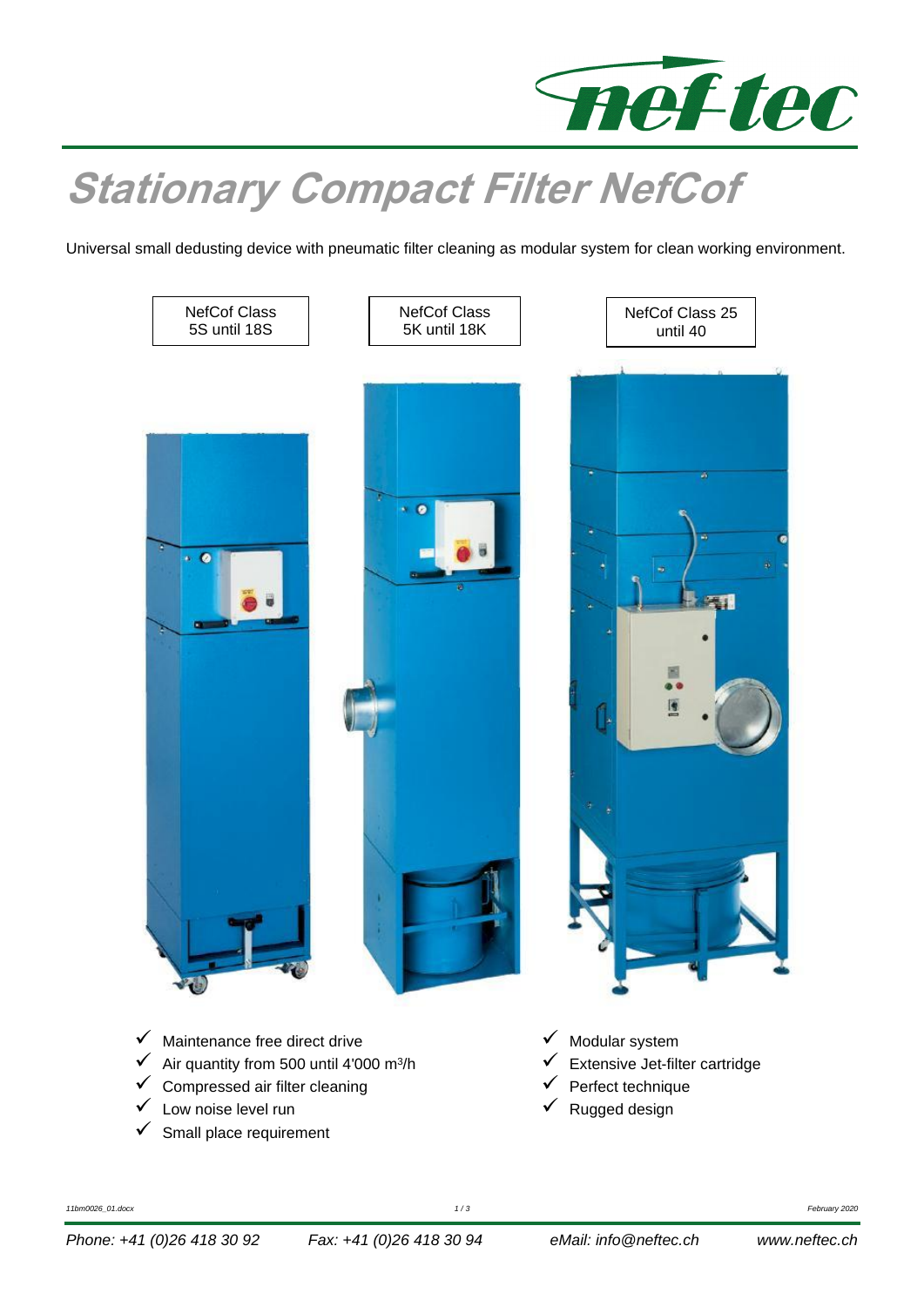

## **NefCof Class 5 until 18**

| <b>Technical Data</b>       |        |                | 5S/5K         | 8S/8K         | 12S/12K      | 18S/18K       |
|-----------------------------|--------|----------------|---------------|---------------|--------------|---------------|
| Nominal air volume          |        | $m^3/h$        | 500           | 800           | 1'200        | 1'800         |
| Total vacuum                |        | Pa             | 1'550         | 1'940         | 2'200        | 2'200         |
| Nominal power               |        | kW             | 0.75          | 1.5           | 2.2          | $2.2^{\circ}$ |
| Voltage                     |        | Volt           | 400           | 400           | 400          | 400           |
| Number of filter cartridges |        | Piece          | 3             | 3             | 3            | 3             |
| Length of filter cartridge  |        | mm             | 250           | 500           | 750          | 1'000         |
| Filter area                 |        | m <sup>2</sup> | 3.75          | 7.5           | 11.0         | 15.0          |
| External                    | Height | mm             | 1'452 / 1'710 | 1'678 / 1'936 | 1'928 /2'185 | 2'178 / 2'435 |
| dimensions                  | Length | mm             | 550           | 550           | 550          | 550           |
|                             | Width  | mm             | 550           | 550           | 550          | 550           |
| Vessel                      |        | Litre          | 30/40         | 30/40         | 30/40        | 30/40         |
| Row gas inlet-Ø             |        | mm             | 120           | 150           | 150          | 180           |
| Sound level with silencer   |        | dB(A)          | approx. 66    | approx. 70    | approx. 70   | approx. 73    |
| Weight                      |        | kg             | 105           | 130           | 135          | 150           |

| <b>Technical Data</b>       |        | 5S/5K<br><b>Plus</b> | 8S/8K<br><b>Plus</b> | 12S/12K<br><b>Plus</b> | 18S/18K<br><b>Plus</b> |               |
|-----------------------------|--------|----------------------|----------------------|------------------------|------------------------|---------------|
| Nominal air volume          |        | $m^3/h$              | 500                  | 800                    | 1'200                  | 1'800         |
| Total vacuum                |        | Pa                   | 2'900                | 2'900                  | 2'900                  | 2'900         |
| Nominal power               |        | kW                   | 3.0                  | 3.0                    | 3.0                    | 3.0           |
| Voltage                     |        | Volt                 | 400                  | 400                    | 400                    | 400           |
| Number of filter cartridges |        | Piece                | 3                    | 3                      | 3                      | 3             |
| Length of filter cartridge  |        | mm                   | 250                  | 500                    | 750                    | 1'000         |
| Filter area                 |        | m <sup>2</sup>       | 3.75                 | 7.5                    | 11.0                   | 15.0          |
| External                    | Height | mm                   | 1'452 / 1'710        | 1'678 / 1'936          | 1'928 /2'185           | 2'178 / 2'435 |
| dimensions                  | Length | <sub>mm</sub>        | 550                  | 550                    | 550                    | 550           |
|                             | Width  | mm                   | 550                  | 550                    | 550                    | 550           |
| Vessel                      |        | Litre                | 30/40                | 30/40                  | 30/40                  | 30/40         |
| Row gas inlet-Ø             |        | mm                   | 120                  | 150                    | 150                    | 180           |
| Sound level with silencer   |        | dB(A)                | approx. 75           | approx. 75             | approx. 75             | approx. 75    |
| Weight                      |        | kg                   | 110                  | 135                    | 140                    | 155           |

 $xS =$  with drawer

 $xK =$  with bucket

Plus = with higher drive power